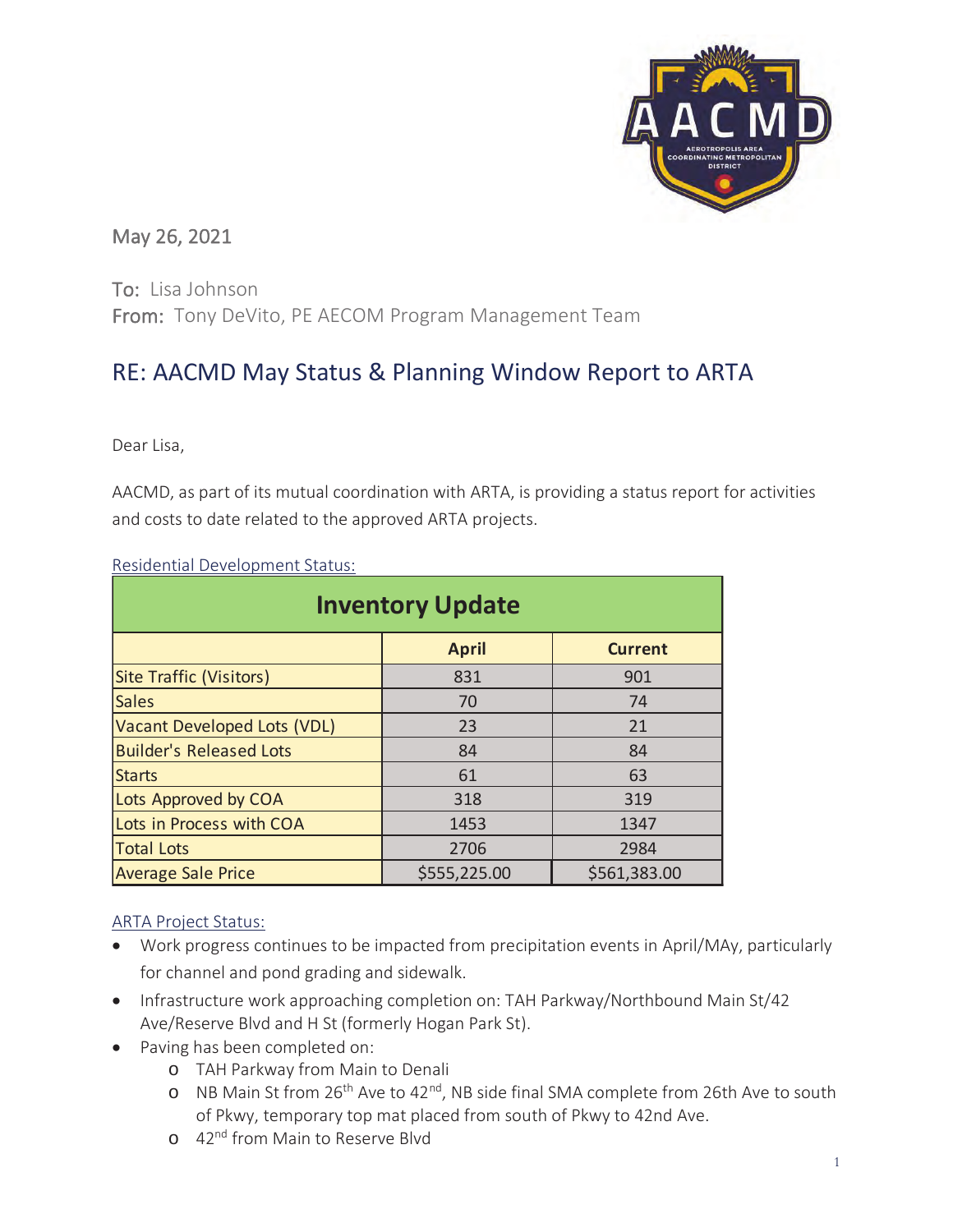

- o Denali from 42nd to roundabout at TAH Parkway.
- o Reserve Blvd from 38<sup>th</sup> Pkwy to 42<sup>nd</sup>
- o H St (formerly Hogan Park Blvd) from 38<sup>th</sup> Pkwy to TAH Pkwy
- Sidewalk and trail construction are ongoing along  $42<sup>nd</sup>$  Ave east of Denali, Reserve Blvd, and H St with scheduled completion by mid May 2021.
- Construction continues for TAH Pkwy (bridge structures including H St. bridge) east of Denali and Tributary T channel grading and drainage, water quality ponds, concrete trail. TAH Pkwy and Tributary T scheduled substantial completion 8/11/2021 (based on schedule update submittal 4/6/2021).
- **E470 Interchange:** The project team held 90% plan review meetings with E470 Authority staff and some City of Aurora staff on March 31 and a follow up comment review with larger COA staff on April 19 (+3 wk delay.) Design continues to progress over the next 30 days with anticipated final PS&E package now in August 2021. Proposed architectural presentation on structure aesthetics to E470 Construction Committee on May  $27<sup>th</sup>$ .
- **I-70 Harvest Rd Interchange:** Building on the approved PD1601 from CDOT, the Transportation Demand Management (TDM) meetings with CDOT/COA/ and DRCOG continue monthly with goal towards a negotiated IGA. Towards this goal a large virtual stakeholder group TDM workshop occurred on March 10, 2021. Subsequent to this workshop, our consultant HDR, has provided a Transportation Demand Management Analysis Draft Memorandum (attached). Conversation continue on TDM approach. Roadway and bridge design continue to progress over the next 30 days. Negotiations with UP are progressing on negotiated span dimension of crossing at Smith Road.
- Powhaton Road Design: Conceptual design to commence in March with emphasis to look at intersection options that best connects 26<sup>th</sup>, TAH, Harvest and Powhaton.
- 26<sup>th</sup> Avenue Main St to Harvest: Conceptual design underway
- 38<sup>th</sup> Avenue: The project has been split into three portions (1. Picadilly-Tibet; 2. Tibet-E470; 3. Odessa -Picadilly) to expedite plan approval and facilitate potential construction (by others) of the portion between Picadilly and Tibet. Phase two Infrastructure plans have been submitted to City of Aurora for review and design team is responding to comments received. Phases three Infrastructure plans are 90% complete with outstanding items related to Tributary T and First Creek crossings and CLOMR process has begun. Grading and some paving of portion 1 was started by Majestic's Metro District and now completed. Grading of the northern section of portion from Himalaya to Odessa by TCMD. Water line work has been broken out of Construction Drawings and has begun. Design is projected to progress over the next 30 days. AACMD continues to work with ARTA's counsel and the City to coordinate responsibilities and commitments along the corridor.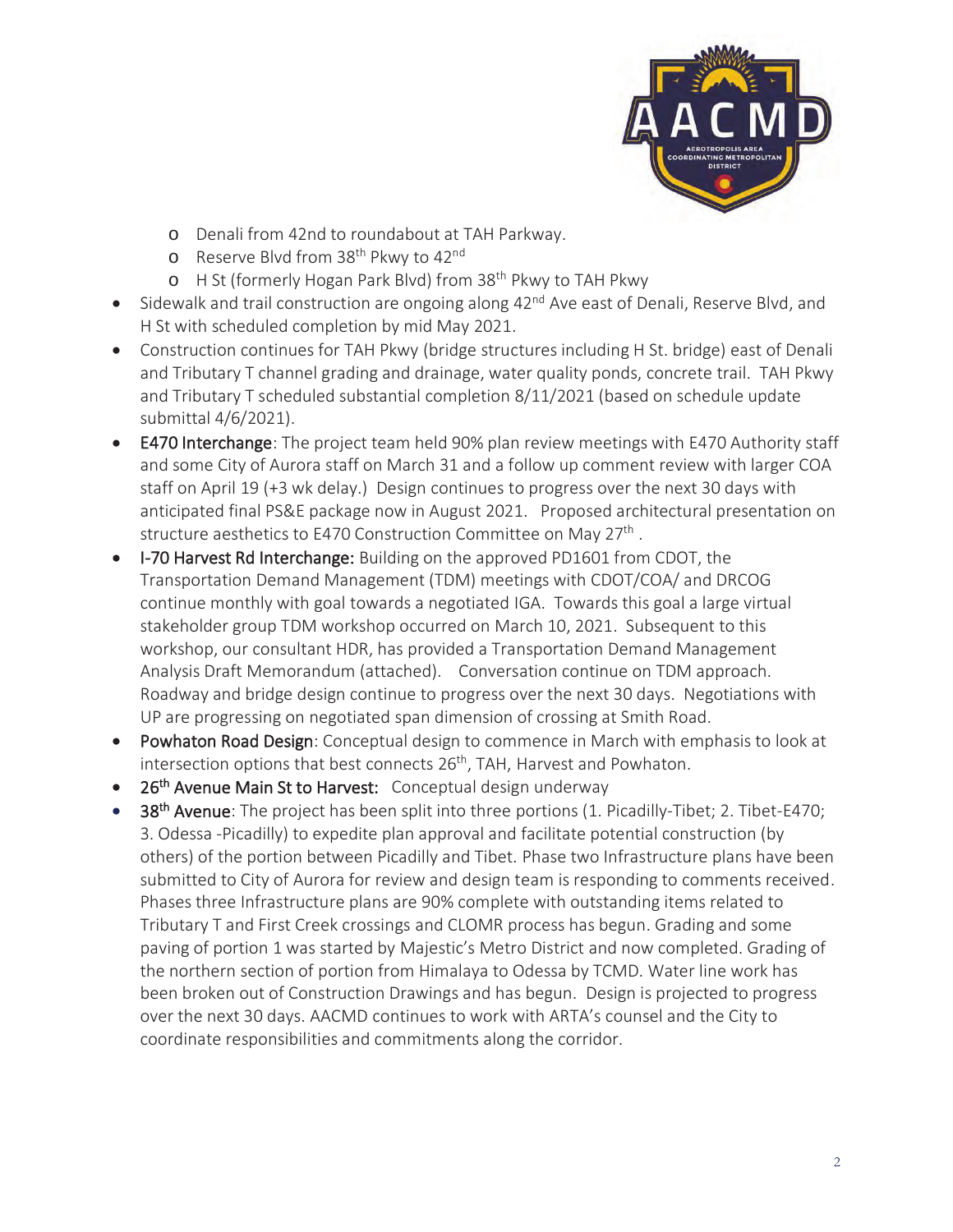

#### • ARTA Costs to Date:

The District has approved, ratified, and allocated funds for potential ARTA obligations per Draw 35 (5/6/2021) as follows:

| <b>ARTA Budget Report</b><br>Update: Draw 35 (update 05/06/21) |                                             |    |             |                                   |                    |                                     |    |                                      |                                                                |                 |                                                          |            |
|----------------------------------------------------------------|---------------------------------------------|----|-------------|-----------------------------------|--------------------|-------------------------------------|----|--------------------------------------|----------------------------------------------------------------|-----------------|----------------------------------------------------------|------------|
| <b>ARTA</b><br>Project                                         | <b>Project Description</b>                  |    |             | Total Project Cost   ARTA Share % |                    | <b>Project Cost</b><br>(ARTA Share) |    | <b>ARTA Share</b><br>(Spent to Date) | <b>AACMD Shared</b><br><b>ARTA Projects</b><br>(Spent to Date) |                 | <b>AACMD</b><br><b>Other Projects</b><br>(Spent to Date) |            |
| A                                                              | 48th Avenue - E470 to Main St               | \$ | 4,899,840   | 35.0%                             | $\zeta$            | 1,714,944                           | Ś. | 1,875                                | Ś                                                              | 3,483           |                                                          |            |
| B                                                              | 48th Avenue - Main St to Harvest            |    | 6,082,560   | 35.0%                             | \$                 | 2,128,896                           | Ś  | 502                                  |                                                                | 932             |                                                          |            |
| C                                                              | 48th Avenue - Harvest to Powhaton           |    | 12,165,120  | 35.0%                             | \$                 | 4,257,792                           | Ś  |                                      |                                                                |                 |                                                          |            |
| D                                                              | 38th Avenue - Himalaya to E470 (NB)         | Ś  | 14,931,280  | 100.0%                            | \$                 | 14,931,280                          | Ś  | 572,375                              |                                                                |                 |                                                          |            |
| E                                                              | 38th Avenue - Himalaya to E470 (SB)         | \$ | 8,039,920   | 100.0%                            | \$                 | 8,039,920                           | \$ | 556,133                              |                                                                |                 |                                                          |            |
| F                                                              | TAH Parkway - E470 to Main St               | Ś  | 3,674,880   | 100.0%                            |                    |                                     |    |                                      |                                                                |                 |                                                          |            |
| G                                                              | TAH Parkway - Main St to Denali Blvd        | Ś  | 7,349,760   | 40.0%                             | \$                 | 15,774,144                          | Ś. | 10,668,285                           | \$                                                             | 17,654,699      |                                                          |            |
| H                                                              | TAH Parkway - Denali Blvd to Powhaton       | \$ | 26,169,600  | 35.0%                             |                    |                                     |    |                                      |                                                                | 21,849          |                                                          |            |
|                                                                | 26th Avenue - E470 to Main St               | Ś  | 3,210,240   | 35.0%                             | \$                 | 1,123,584                           | \$ | 266,787                              |                                                                | 495,462         |                                                          |            |
| $\mathbf{J}$                                                   | 26th Avenue - Main St to Harvest            |    | 9,630,720   | 35.0%                             | \$                 | 3,370,752                           | Ś  |                                      |                                                                |                 |                                                          |            |
| К                                                              | 26th Avenue - Harvest to Powhaton           |    | 14,530,560  | 35.0%                             | \$                 | 5,085,696                           | Ś  | 18.600                               | \$                                                             | 34,542          |                                                          |            |
| L                                                              | Powhaton Road - I-70 to 26th St             |    | 18,928,000  | 65.0%                             | \$                 | 12,303,200                          | Ś. | 294,907                              | Ś                                                              | 23,711          |                                                          |            |
| M                                                              | Powhaton Road - 26th St to 48th             |    | 32,032,000  | 65.0%                             | \$                 | 20,820,800                          | Ś  |                                      |                                                                |                 |                                                          |            |
| N                                                              | Powhaton Road - 48th to 56th                |    | 25,920,000  | 65.0%                             | \$                 | 16,848,000                          | \$ |                                      |                                                                |                 |                                                          |            |
| O                                                              | E470/38th Interchange                       | \$ | 24,000,000  | 100.0%                            | \$                 | 24,000,000                          | Ś. | 4,991,027                            | \$                                                             | 25,359          |                                                          |            |
| P                                                              | I-70 Interchange                            |    | 36,000,000  | 100.0%                            |                    |                                     |    |                                      |                                                                |                 |                                                          |            |
| Q                                                              | Powhaton Interim Interchange                | Ś. | 6,080,000   | 100.0%                            | \$                 | 42,080,000                          | \$ | 1,778,352                            | Ś                                                              |                 |                                                          |            |
| R                                                              | Picadilly Interchange (NEATS) (Design Only) | Ś. | 49,440,000  | 5.0%                              | $\zeta$            | 2,472,000                           | \$ |                                      | Ś                                                              | 30,512          |                                                          |            |
|                                                                | <b>Cost Verification</b>                    |    |             |                                   | \$                 |                                     |    | 124,174                              | \$                                                             | 424,347         |                                                          |            |
|                                                                | Total \$                                    |    | 303,084,480 | 57.7%                             | $\dot{\mathsf{s}}$ | 174,951,008                         | Ś. | 19,273,016                           | \$                                                             | $18,714,896$ \$ |                                                          | 42,970,064 |
| <b>TAH Total Spent to Date:</b>                                |                                             |    |             |                                   |                    |                                     |    |                                      |                                                                | \$80,957,976    |                                                          |            |

ACMD has requested reimbursement of cost to date. AACMD will be holding its next meeting on May 20, 2021 to ratify any outstanding costs incurred and will report those on our next report.

#### ARTA - Future Projections:

ARTA total projects (2018\$) = \$174,951,008. Approximate percent complete @ Draw 34 remains at 11%

## AACMD Project Status and Costs (Approximate Costs):

- Approximately \$25M and \$74M (Includes ARTA) in design and construction contracts invoiced to date;
- $\bullet$  Authorized approximately \$81M in design and construction.
- Projected NOA's over next 90 days of \$3M depending on approvals, see list below.
- The following projects (not ARTA associated) are in design:
	- o Preliminary Plan 02 Tributary T/Landscaping Conceptual Merrick
	- o Preliminary Plan 03 Southwest collector Cage
	- o Preliminary Plan 04 Central Collector -Cage/HR Greene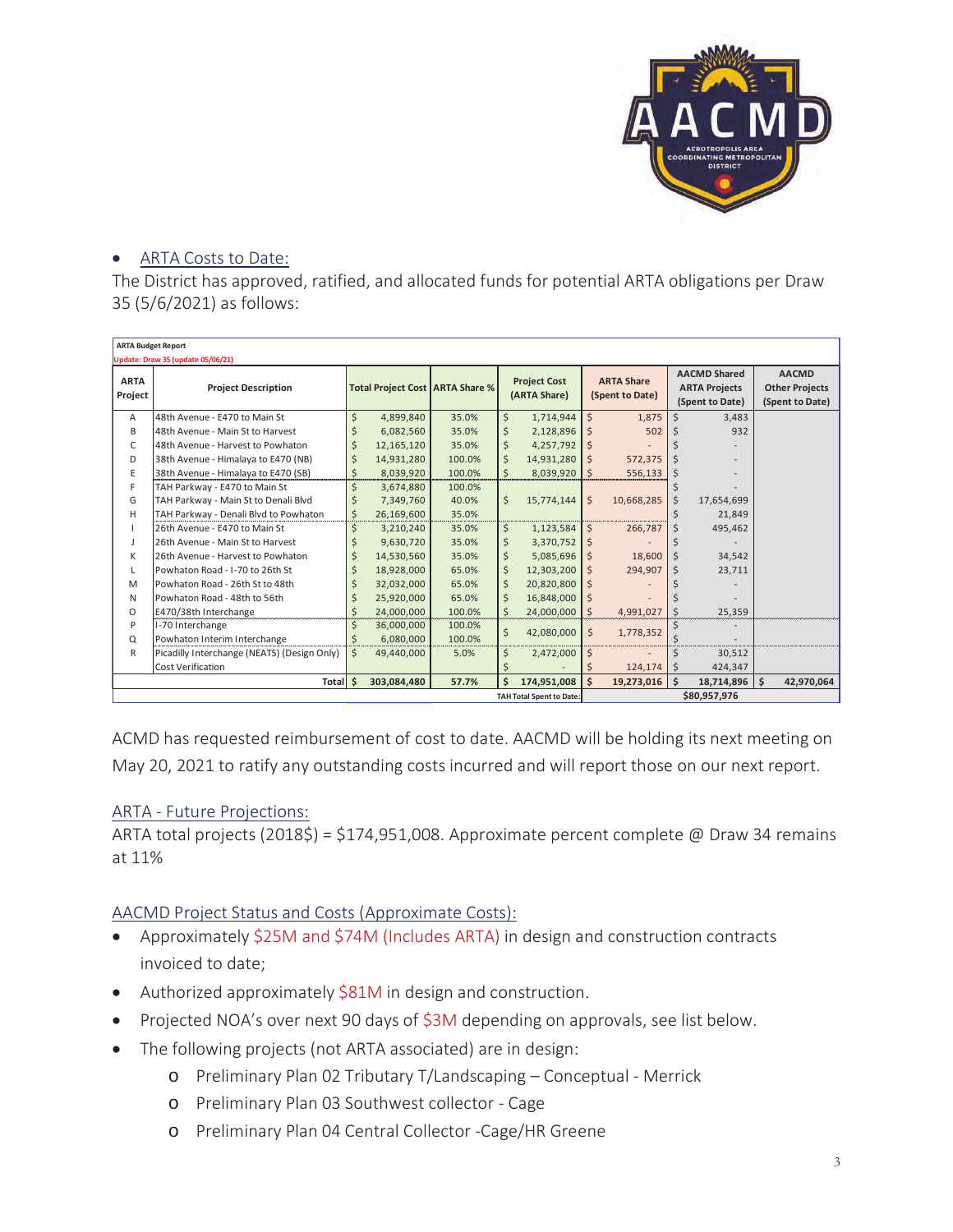

- o 38th Parkway (Powhaton-Monaghan) -On Hold
- o 38th Parkway (Reserve-Powhaton) On Hold
- o Recreational Center 01 Working with pool designer for site layout
- o Park Site 02
- o Park Site 03
- o ATEC (Section 21) Grading (Pending Stormwater Plan Approval)

#### Additional Detail and Current Construction Activity:

- The Aurora Highlands Parkway: Utility and roadway infrastructure is complete from Main St. to Denali Blvd. and open to public traffic. Main Street northbound (Phase 3) intersection is complete with the Main St bridge complete except masonry and lighting. Traffic has been switched to Main St. northbound lanes in the interim condition. Eastbound Pkwy bridge and Westbound Pkwy Pedestrian underpass work is complete with backfill near completion. Masonry has begun on Eastbound Parkway Bridge. Foundation and wall work is complete and superstructure work has started for North-South Collector (H St) bridge over Trib T. Eastbound Pkwy Pedestrian crossing wall footings and bottom slab are complete with wall construction ongoing. Utilities are substantially complete from Denali Blvd to H St. Final grading for Ponds 8570 and 511 is complete with trickle channel and other drainage structure work is ongoing. Outlet Structures are complete in Pond 8570 as well.
- **Tributary T:** The E470 box culvert extension is complete. Earthwork cut from commercial site between Main Street and E470 to fill for future TAH Pkwy and E470 interchange substantially complete. Channel work is substantially complete between E-470 and the  $1<sup>st</sup>$  Low Flow Crossing (just east of Eastbound Pkwy Bridge). Other channel, pond and trail work continues including Boulder Drop Structure and Ponds 8507 North and South.
- Main Street: Northbound complete with temporary top mat paving to be removed and replaced with permanent SMA approximately May/June 2021. Grading and soil nails for colloidal walls, added engineered stone masonry and other architectural treatments have begun at the Main Street Bridge. Finished grading earthwork for southbound Main St. from 26<sup>th</sup> Ave to TAH Pkwy is complete. Finished grading earthwork for southbound Main St. from 38<sup>th</sup> Place to 42<sup>nd</sup> Ave. to begin in May 2021.
- 42nd Avenue Phase 1 (Main to Denali): Paving Phase 1a complete, Phase 1b (north side) COA 36" waterline continues with completion approximately by end of May/Early June 2021.
- 42nd Avenue Phase 2 (Denali to Reserve Blvd): Paving striping and sidewalk complete.
- Reserve Boulevard from 42<sup>nd</sup> to 38<sup>th</sup> Parkway: Paving, striping and sidewalk complete.
- H St (formerly Hogan Park St): Paving and striping complete, sidewalk West side to be completed 1<sup>st</sup> week of June.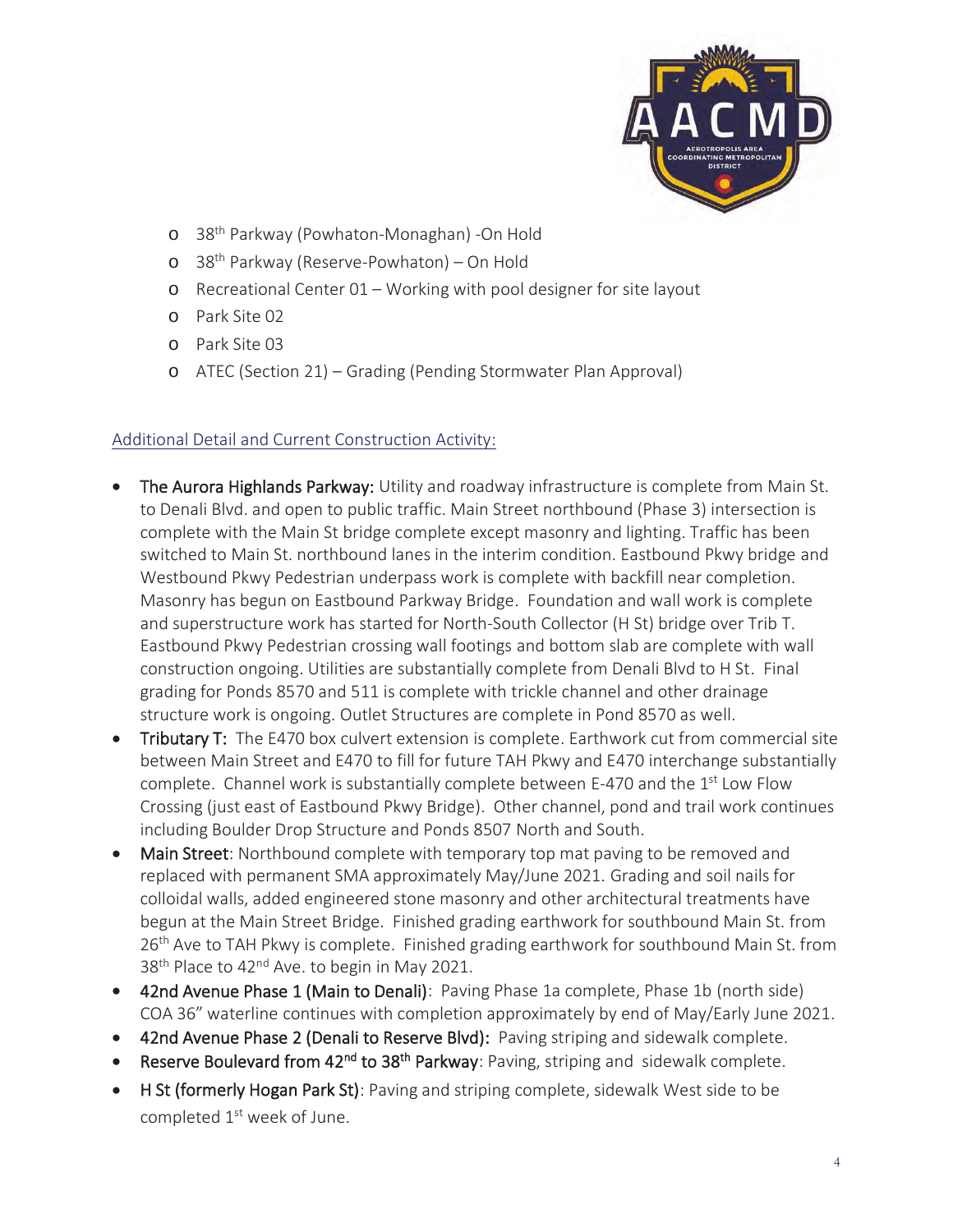

- Community Markers 5A & 5B at N & S limits facing E470: Substantially complete, except lighting and electrical service to complete by end of May 2021.
- Street Lighting: Light pole base installation is complete. Light pole installation is complete on Denali, NB Main St., TAH Pkwy 42<sup>nd</sup> Ave, Reserve and Hogan. Installation of conductor and panel terminations complete on Denali, Main St. and TAH Pkwy. Light pole installations, terminations, and grounding on Reserve Blvd. Lights on Main, TAH Pkwy and Denali are energized. Remainder are awaiting service from Xcel.
- 38<sup>th</sup> Pkwy east of Reserve Blvd (emergency access road): Road base has been in place since October 2020. Plans for a paved asphalt surface have been prepared and submitted to the City of Aurora. Several iterations of plans have occurred with City approval still pending.
- COA 36" waterline: Installation complete. The line has been charged for testing. Pressure drops (leaking) has occurred in runs along 42<sup>nd</sup> Ave. and Main St. Further investigation underway to determine exact locations of leaks. Leaks are still being found between TAH Parkway and 26<sup>th</sup>.
- 26<sup>th</sup> Ave Reconstruction at Main St: Work to begin Mid June 2021, roughly 3-4 weeks of work to complete
- **Landscaping:** Work started on  $4/22/21$  with focus on Main St., TAH Pkwy, and Denali. Permanent Irrigation not accessible until 36" main can be completed.
- Home Builders: Richmond has completed earthwork for Phase 2 and wet utility work has begun. Pulte has begun earthwork including sub-excavation. Overlot grading for area south of Trib T, east of Main St. and west of H St. to begin this summer.

Design Complete but not Contracted: CMAR contract with JHL has been executed and the following work to be performed through the CMAR contract.

- 42<sup>nd</sup> Ave Ph 1b (north side from Main to Denali)
- Main St and TAH Pkwy Intersection Signal and Lighting
- Perimeter Fence (concrete and metal)
- 36" line Utility Tie Ins and added irrigation taps.
- Section 30 Overlot Grading
- Landscape District Contract CM-Only Services
- North Main St. Overlot Grading (North of  $42<sup>nd</sup>$  Ave.)
- 60" Prairie Water Line (Material only procurement due to long manufacture lead times)